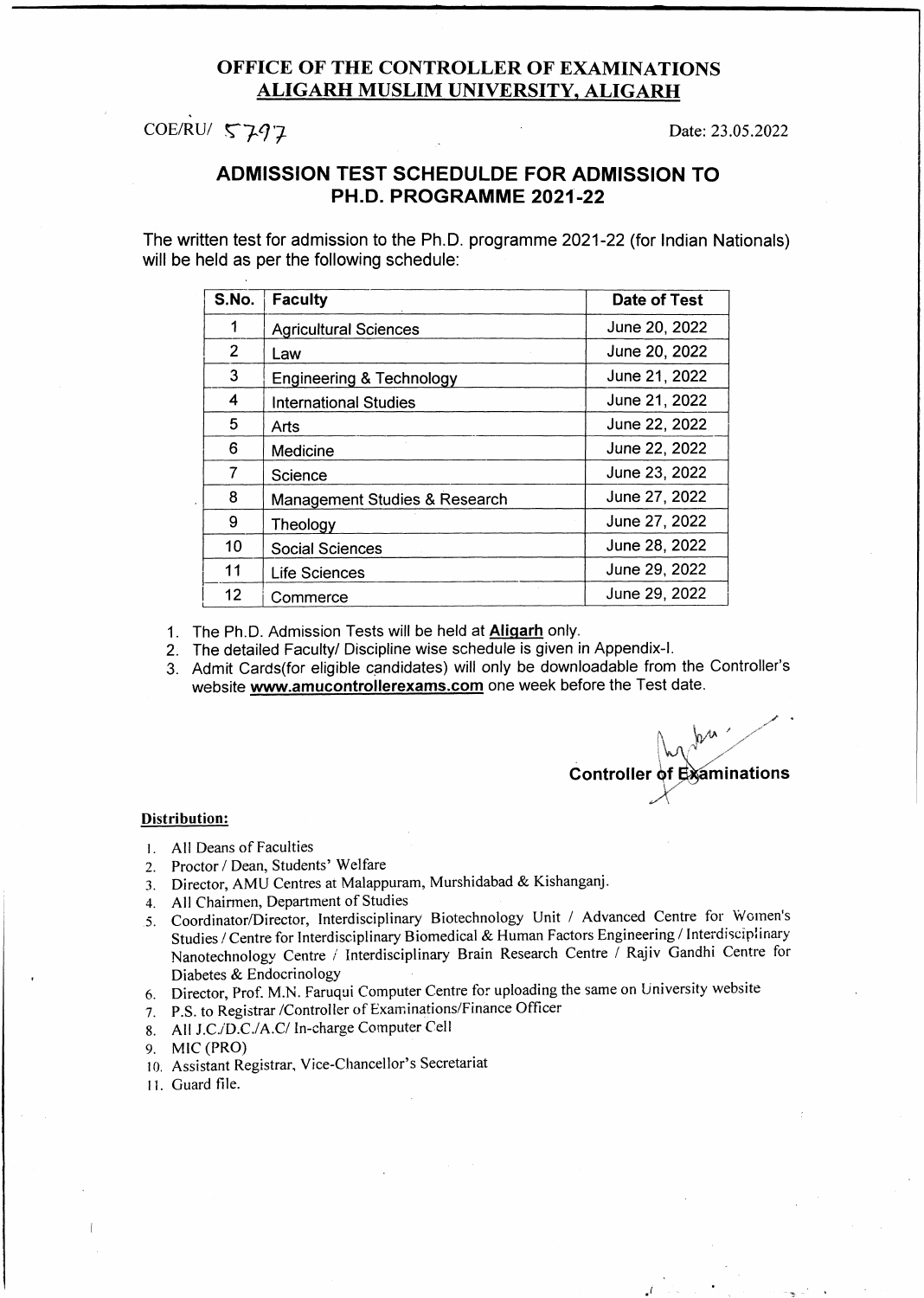**Annexure-I**

### **FACULTY OF AGRICULTURAL SCIENCES**

### **Schedule of Ph.D Admission Test 2021-22**

#### **Date of Test 20.06.2022**

| S.No | <b>Section A</b>                                    | <b>Section B</b>                                                                                                                                 |                    |
|------|-----------------------------------------------------|--------------------------------------------------------------------------------------------------------------------------------------------------|--------------------|
|      | Timing                                              | Department / Discipline                                                                                                                          | <b>Timing</b>      |
|      | 10:00 AM to 11:00 AM<br>(Common for all Candidates) | Agri. Economics & Business Management<br><b>Agriculture Microbiology</b><br>Home Science<br>Post Harvest Engg. & Tech.<br><b>Plant Pathology</b> | 12 Noon to 1:00 PM |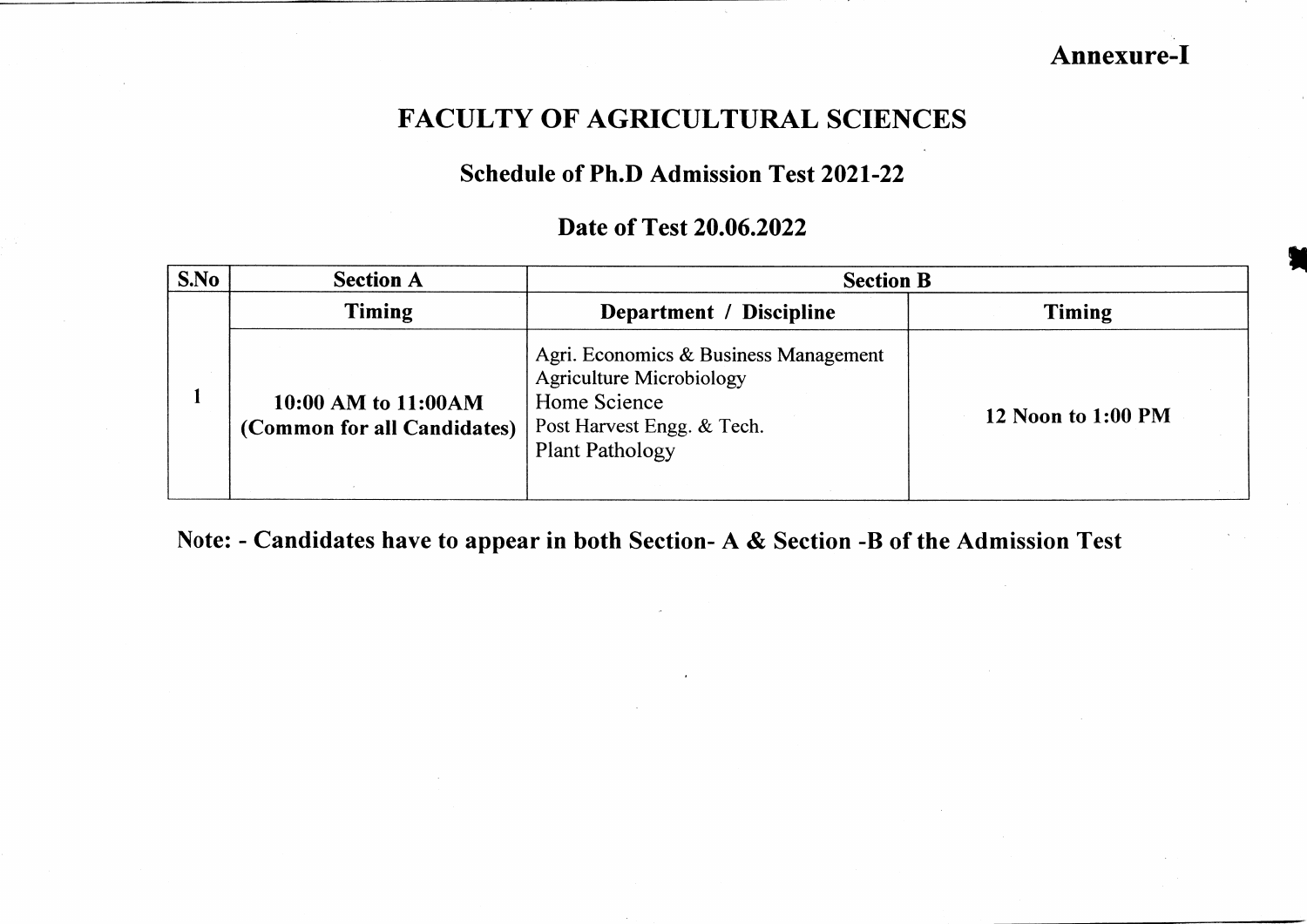### **FACULTY OF LAW**

### **Schedule of Ph.D Admission Test 2021-22**

#### **Date of Test 20.06.2022**

| S.No | <b>Section A</b>                                    | <b>Section B</b>        |                           |
|------|-----------------------------------------------------|-------------------------|---------------------------|
|      | <b>Timing</b>                                       | Department / Discipline | <b>Timing</b>             |
|      | 10:00 AM to 11:00 AM<br>(Common for all Candidates) | LAW                     | <b>12 Noon to 1:00 PM</b> |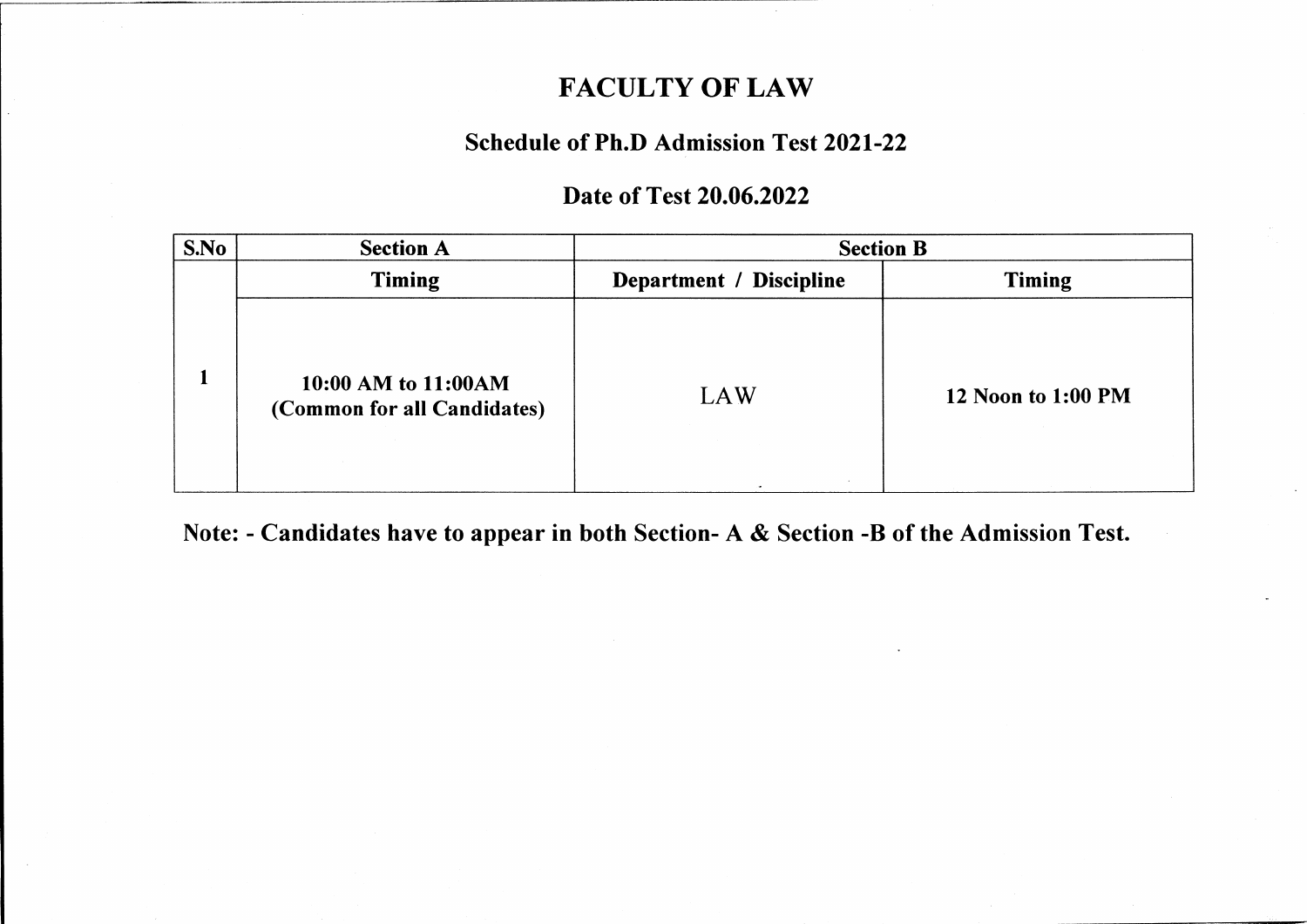### **FACULTY OF ENGINEERING & TECHNOLOGY**

#### **Schedule of Ph.D Admission Test 2021-22**

#### **Date of Test 21.06.2022**

| S.No | <b>Section A</b>                                   | <b>Section B</b>                                                                                                                                                                                                           |                    |
|------|----------------------------------------------------|----------------------------------------------------------------------------------------------------------------------------------------------------------------------------------------------------------------------------|--------------------|
|      | <b>Timing</b>                                      | Department / Discipline                                                                                                                                                                                                    | <b>Timing</b>      |
| 1    | 10:00 AM to 11:00AM<br>(Common for all Candidates) | <b>Applied Chemistry</b><br><b>Applied Mathematics</b><br><b>Applied Physics</b><br>Architecture<br><b>Bio Medical Signal Processing</b><br><b>Chemical Engg</b><br>Computer Engg.<br>Electrical Engg.<br>Mechanical Engg. | 12 Noon to 1:00 PM |
|      |                                                    | Electronics Engg.<br>Civil Engg.<br>Nanotechnology<br>Petroleum Processing &<br>Petrochemical Engg                                                                                                                         | 2:30 PM to 3:30 PM |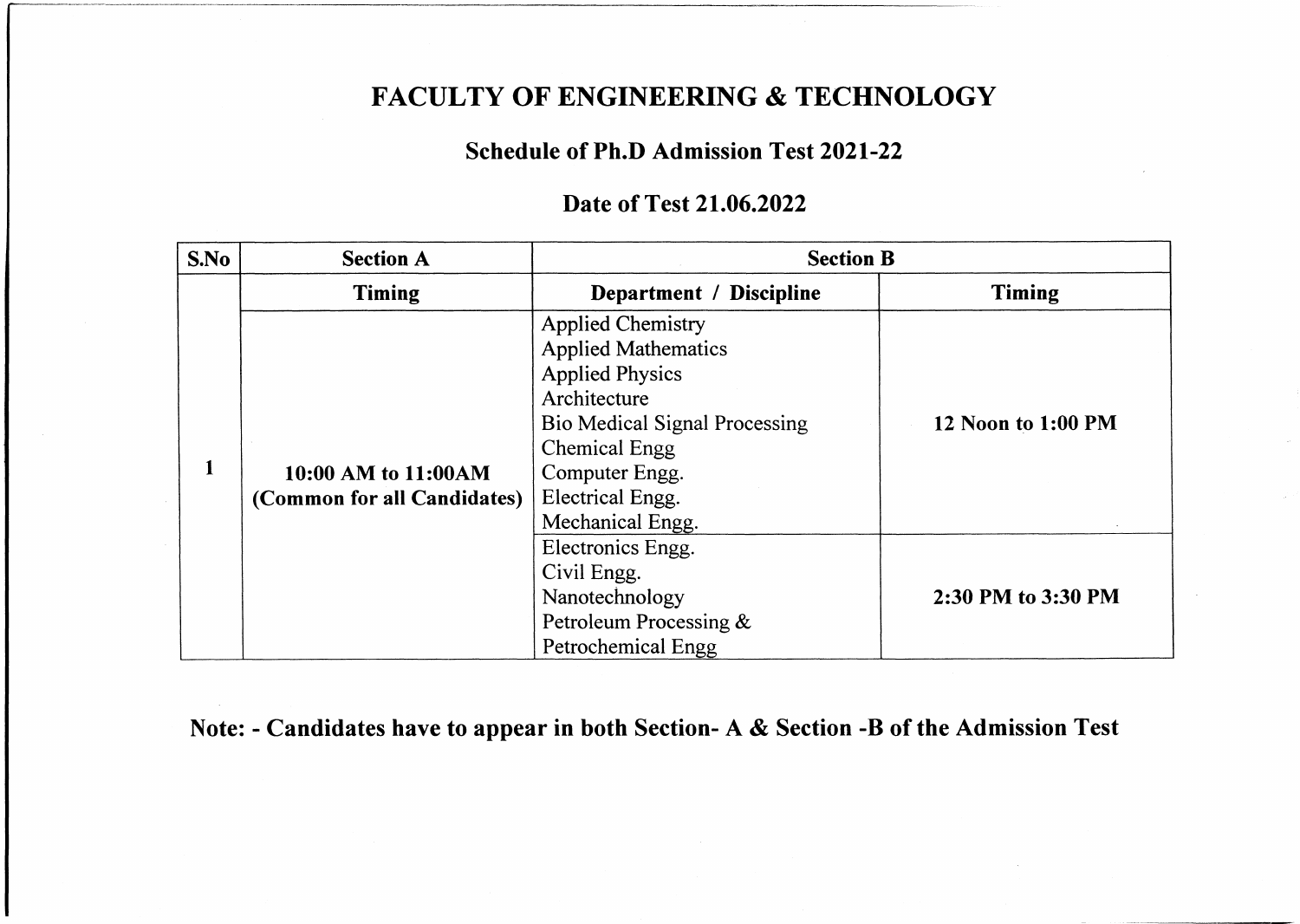### **FACULTY OF INTERNATIONAL STUDIES**

### **Schedule of Ph.D Admission Test 2021-22**

#### **Date of Test 21.06.2022**

| S.No | <b>Section A</b>                                    |                                                        | <b>Section B</b>   |
|------|-----------------------------------------------------|--------------------------------------------------------|--------------------|
|      | <b>Timing</b>                                       | Department / Discipline                                | <b>Timing</b>      |
|      | 10:00 AM to 11:00 AM<br>(Common for all Candidates) | West Asian Studies and North<br><b>African Studies</b> | 12 Noon to 1:00 PM |
|      |                                                     | Strategic, Security & Peace<br><b>Studies</b>          | 2:30 PM to 3:30 PM |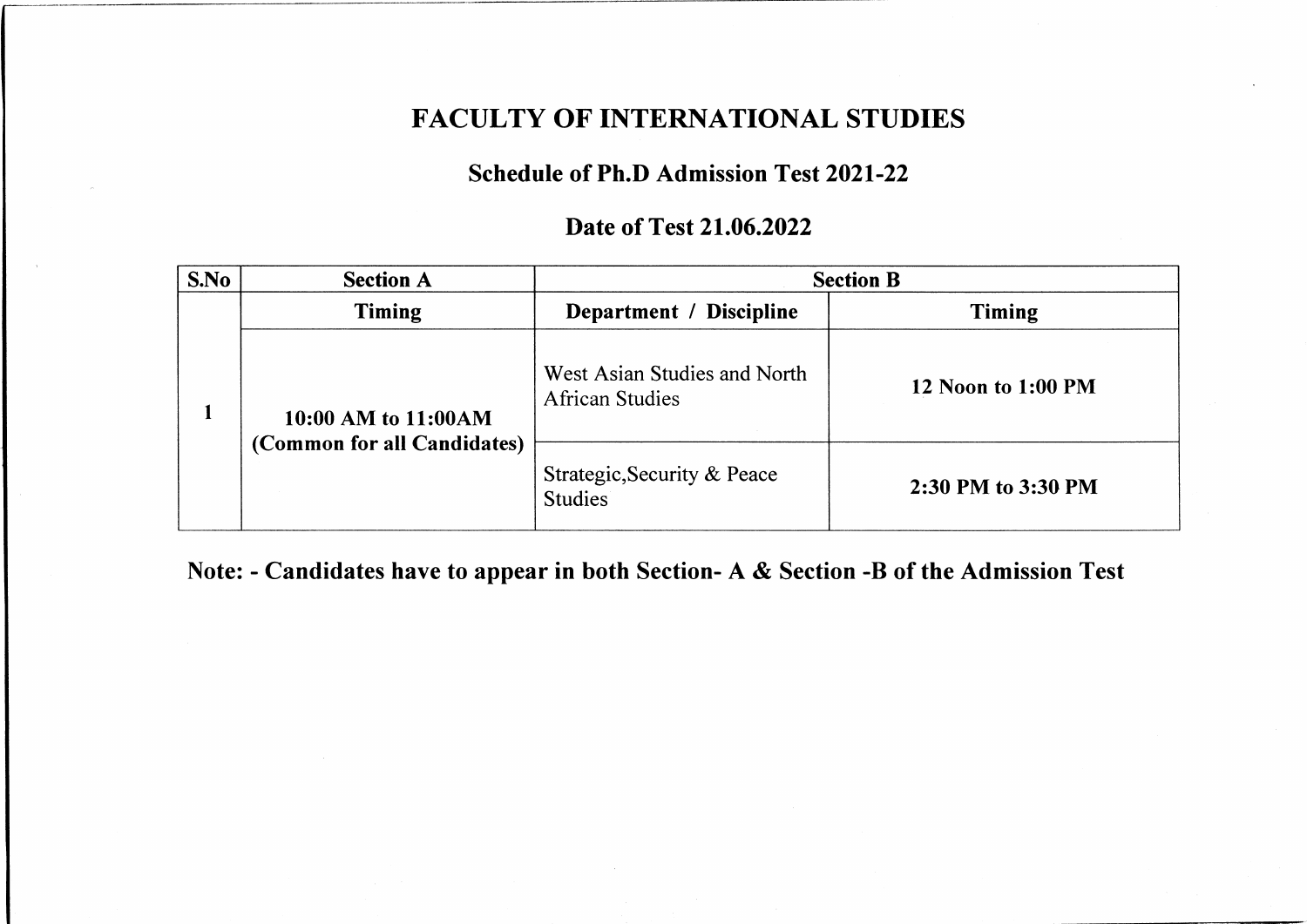## **FACULTY OF ARTS Schedule of Ph.D Admission Test 2021-22**

### **Date of Test 22.06.2022**

| S.No | <b>Section A</b>                                    |                                                                                                                                                                                   | <b>Section B</b>   |
|------|-----------------------------------------------------|-----------------------------------------------------------------------------------------------------------------------------------------------------------------------------------|--------------------|
|      | <b>Timing</b>                                       | Department / Discipline                                                                                                                                                           | <b>Timing</b>      |
| 1    | 10:00 AM to 11:00 AM<br>(Common for all Candidates) | Arabic<br>Bangali<br>English<br>Fine Arts<br>Hindi<br>Hindi Translation<br>Linguistics<br>Malayalam<br>Marathi<br>Punjabi<br>Persian<br>Philosophy<br>Sanskrit<br>Telugu<br>Tamil | 12 Noon to 1:00 PM |
|      |                                                     | <b>English Language Teaching</b><br>Urdu                                                                                                                                          | 2:30 PM to 3:30 PM |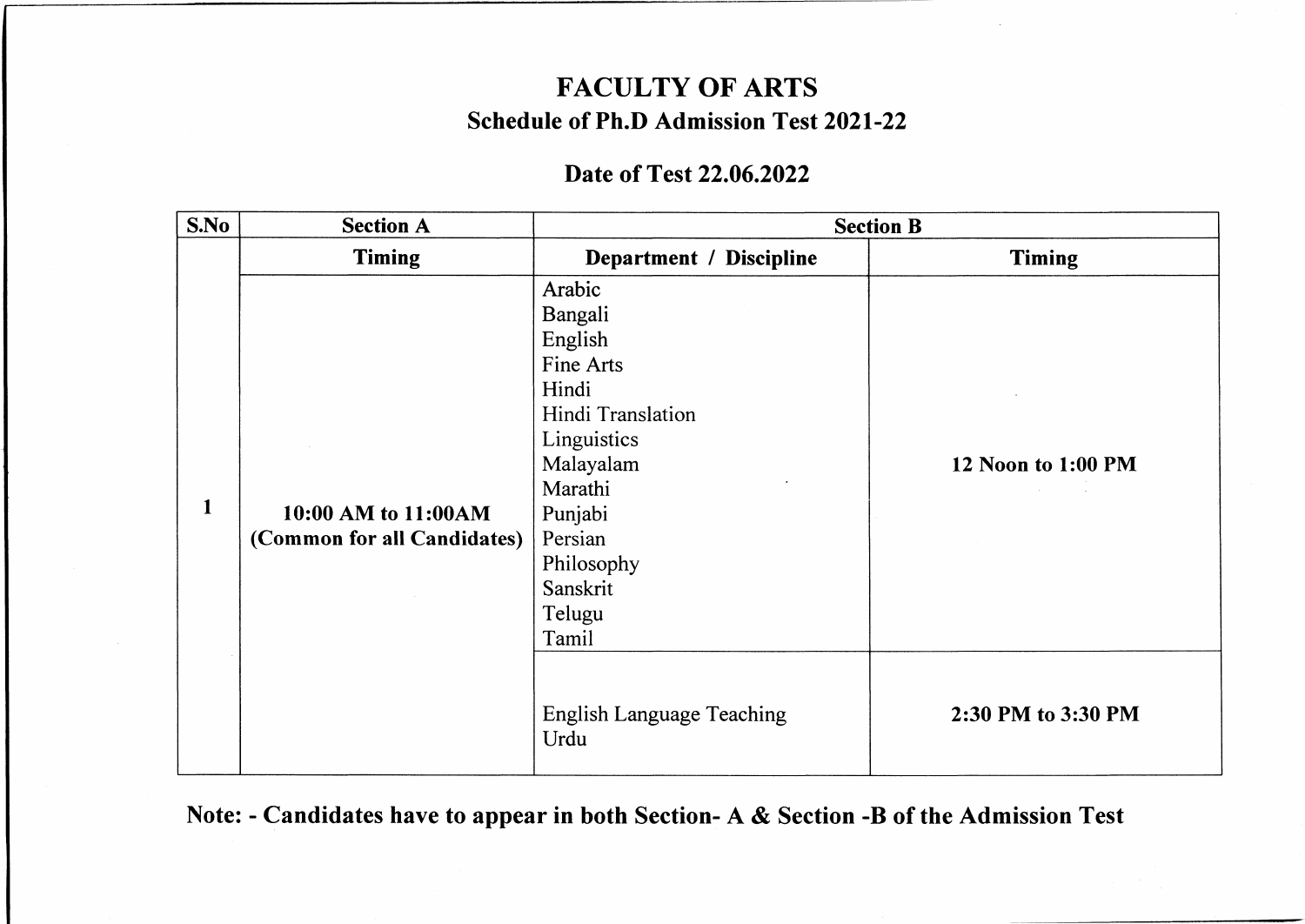### **FACULTY OF MEDICINE**

### **Schedule of Ph.D Admission Test 2021-22**

#### **Date of Test 22.06.2022**

| S.No | <b>Section A</b>                                    |                                                                                                                                                                        | <b>Section B</b>          |
|------|-----------------------------------------------------|------------------------------------------------------------------------------------------------------------------------------------------------------------------------|---------------------------|
|      | <b>Timing</b>                                       | Department / Discipline                                                                                                                                                | Timing                    |
| 1    | 10:00 AM to 11:00 AM<br>(Common for all Candidates) | Anatomy<br>Biochemistry<br><b>Clinical Psychology</b><br>Endocrinology<br>Forensic Medicine & Toxicilogy<br>Microbiology<br>Pharmacology<br>Physiology<br>Tuberculosis | <b>12 Noon to 1:00 PM</b> |
|      |                                                     | Neurosciences                                                                                                                                                          | 2:30 PM to 3:30 PM        |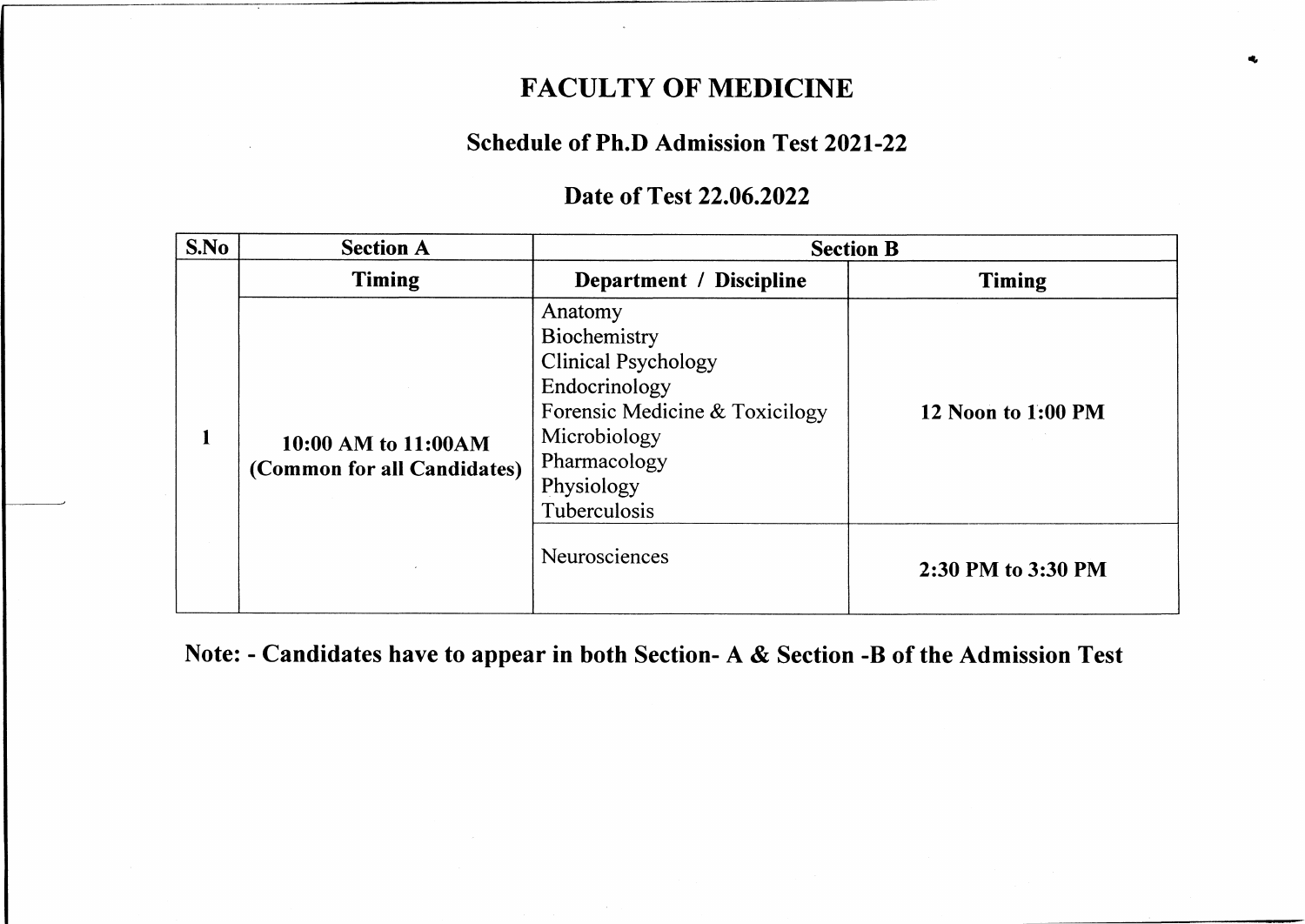### **FACULTY OF SCIENCE**

### **Schedule of Ph.D Admission Test 2021-22**

#### **Date of Test 23.06.2022**

| S.No | <b>Section A</b>                                   |                                                                                                                                | <b>Section B</b>   |
|------|----------------------------------------------------|--------------------------------------------------------------------------------------------------------------------------------|--------------------|
|      | <b>Timing</b>                                      | Department / Discipline                                                                                                        | Timing             |
| 1    | 10:00 AM to 11:00AM<br>(Common for all Candidates) | Chemistry<br><b>Computer Science</b><br>Geography<br>Mathematics<br><b>Operations Research</b><br>Physics<br><b>Statistics</b> | 12 Noon to 1:00 PM |
|      |                                                    | Geology                                                                                                                        | 2:30 PM to 3:30 PM |
|      |                                                    | Remote Sensing & GIS<br>Applications                                                                                           | 4:30 PM to 5:30 PM |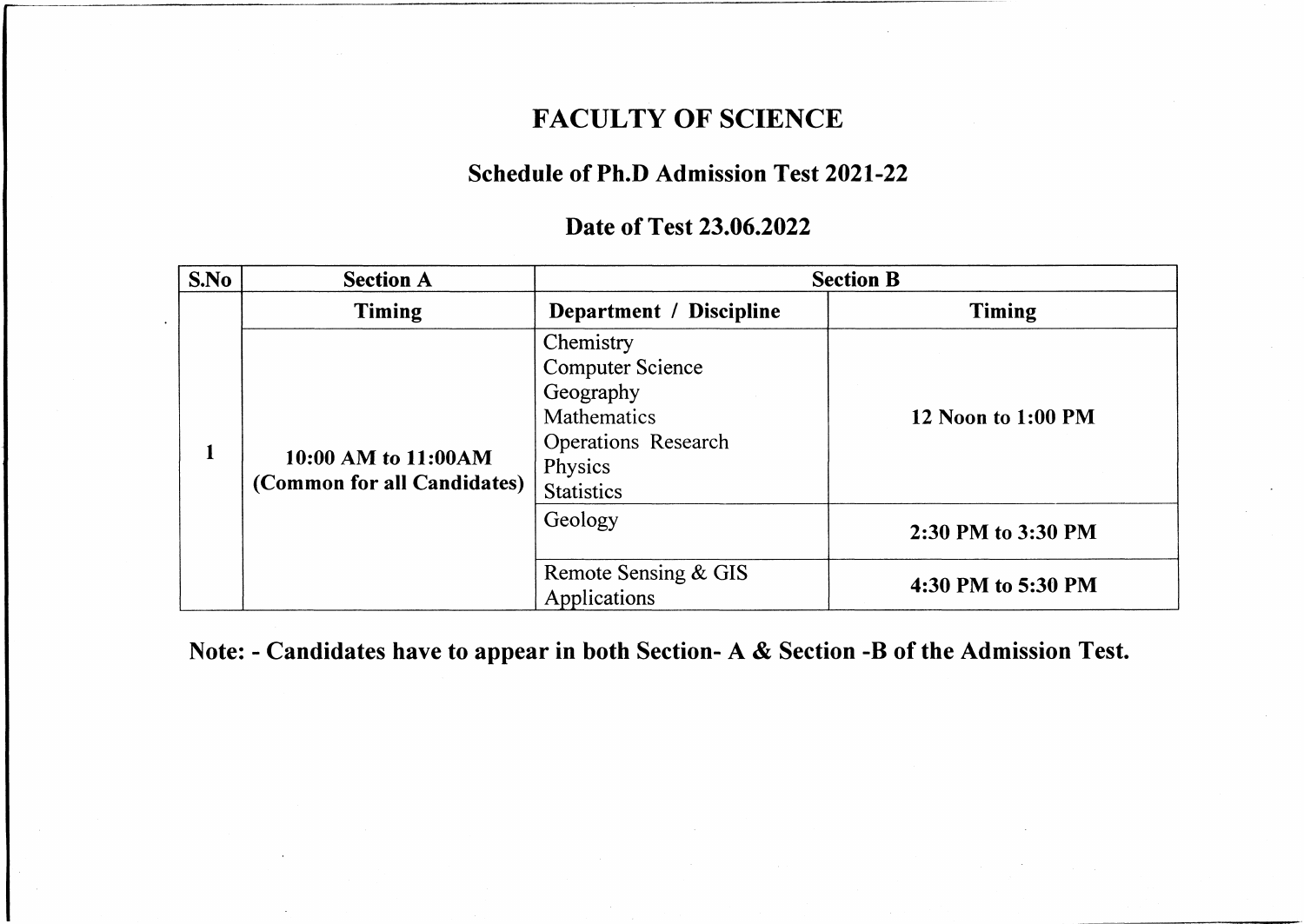### **FACULTY OF MANGEMENT STUDIES AND RESEARCH**

#### **Schedule of Ph.D Admission Test 2021-22**

### **Date of Test 27.06.2022**

| S.No | <b>Section A</b>                                   | <b>Section B</b>               |                    |
|------|----------------------------------------------------|--------------------------------|--------------------|
|      | Timing                                             | Department / Discipline        | <b>Timing</b>      |
|      | 10:00 AM to 11:00AM<br>(Common for all Candidates) | <b>Business Administration</b> | 12 Noon to 1:00 PM |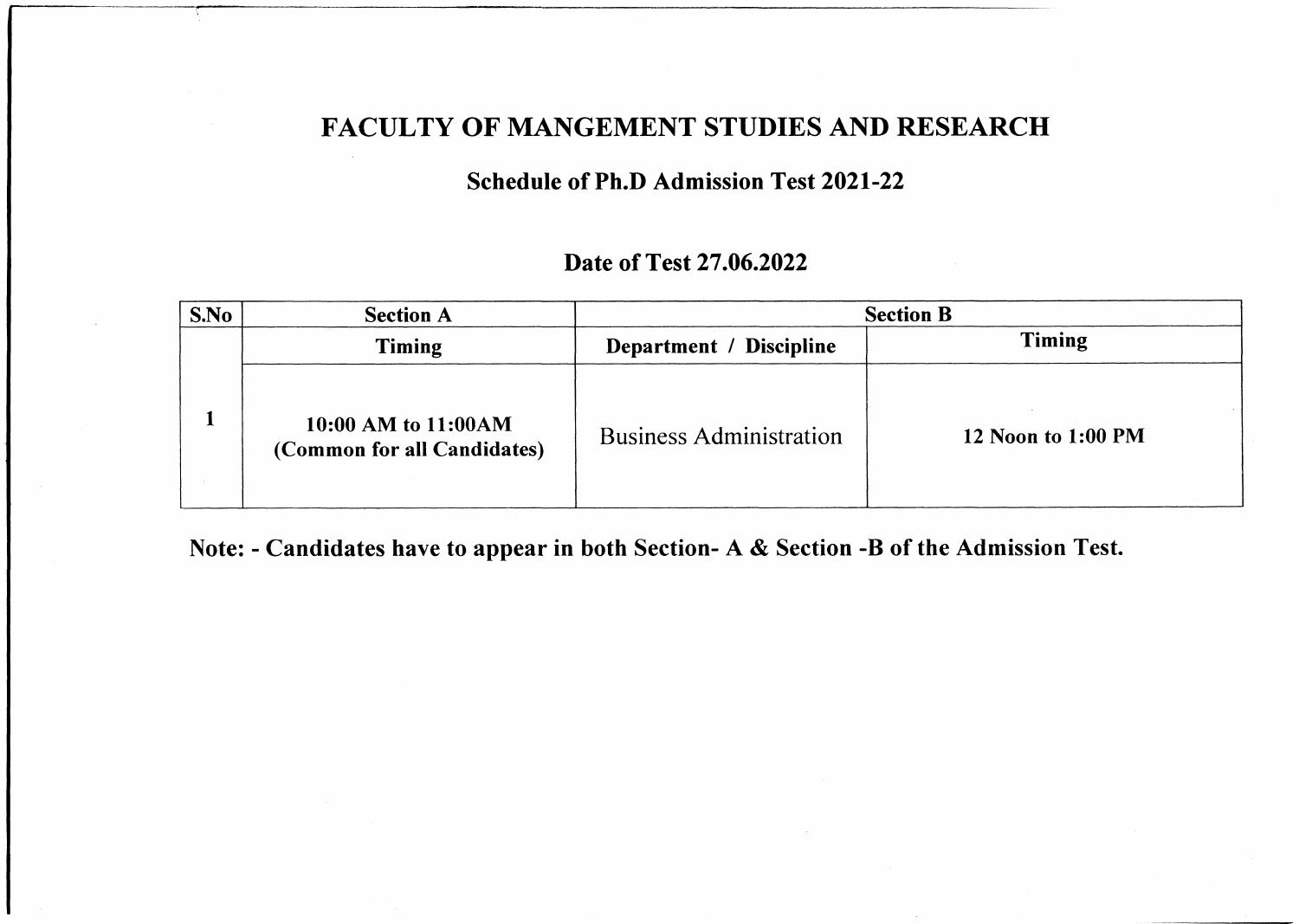# **FACULTY OF THEOLOGY**

### **Schedule of Ph.D Admission Test 2021-22**

### **Date of Test 27.06.2022**

| S.No | <b>Section A</b>                                    | <b>Section B</b>        |                    |
|------|-----------------------------------------------------|-------------------------|--------------------|
|      | Timing                                              | Department / Discipline | <b>Timing</b>      |
|      | 10:00 AM to 11:00 AM<br>(Common for all Candidates) | Sunni Theology          | 12 Noon to 1:00 PM |
|      |                                                     | <b>Shia Theology</b>    | 2:30 PM to 3:30 PM |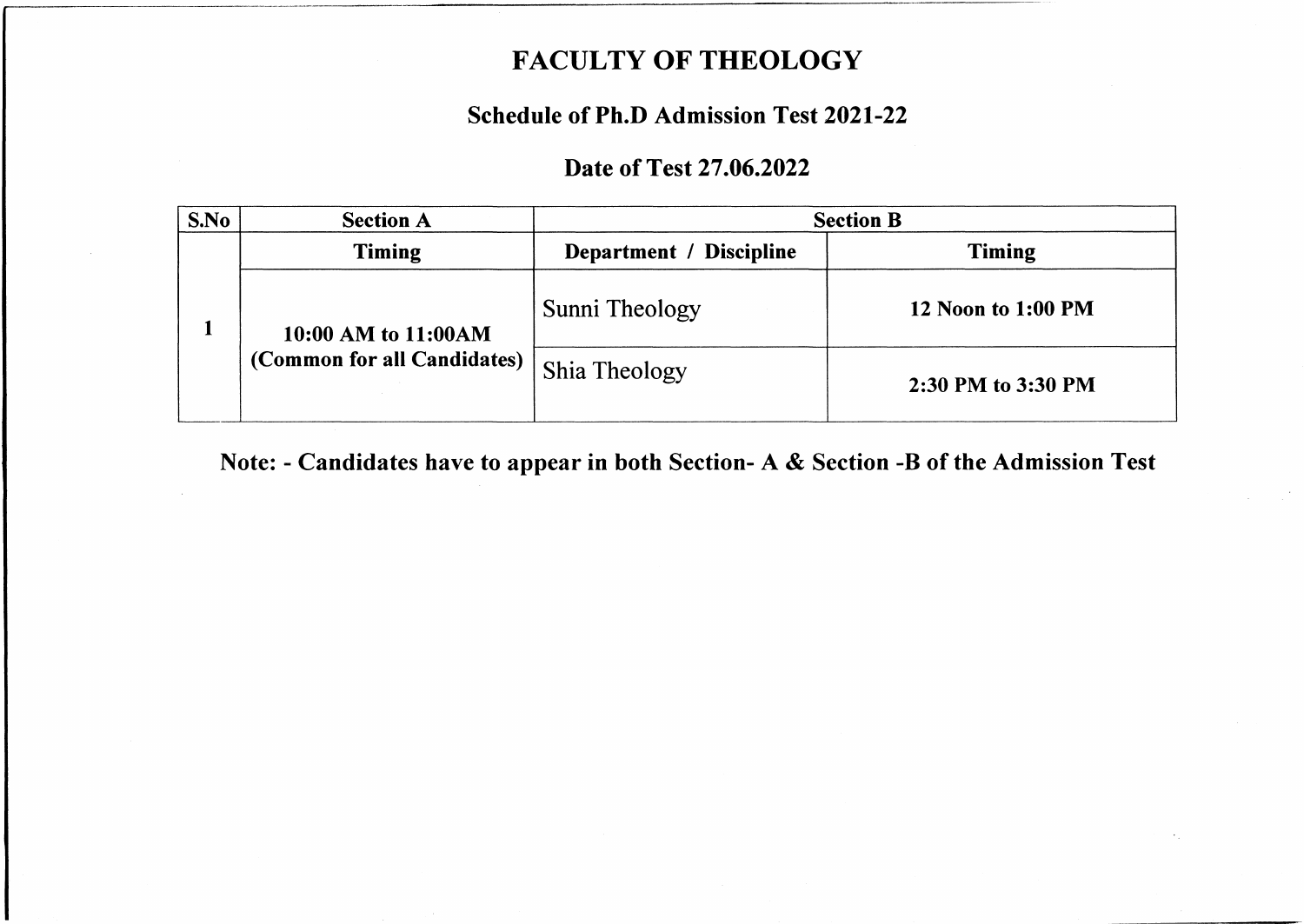## **FACULTY OF SOCIAL SCIENCES**

#### **Schedule of Ph.D Admission Test 2021-22**

### **Date of Test 28.06.2022**

| S.No | <b>Section A</b>                                    |                                                                                                                                                                                                                              | <b>Section B</b>     |
|------|-----------------------------------------------------|------------------------------------------------------------------------------------------------------------------------------------------------------------------------------------------------------------------------------|----------------------|
|      | <b>Timing</b>                                       | Department / Discipline                                                                                                                                                                                                      | <b>Timing</b>        |
| 1    | 10:00 AM to 11:00 AM<br>(Common for all Candidates) | Economics<br><b>History</b><br>Library & Information Science<br><b>Mass Communication</b><br><b>Public Administration</b><br><b>Physical Education</b><br><b>Political Science</b><br>Psychology<br>Sociology<br>Social Work | 12 Noon to $1:00$ PM |
|      |                                                     | Education<br>Human Rights<br><b>Islamic Studies</b>                                                                                                                                                                          | 2:30 PM to 3:30 PM   |
|      |                                                     | Women's Studies                                                                                                                                                                                                              | 4:30 PM to 5:30 PM   |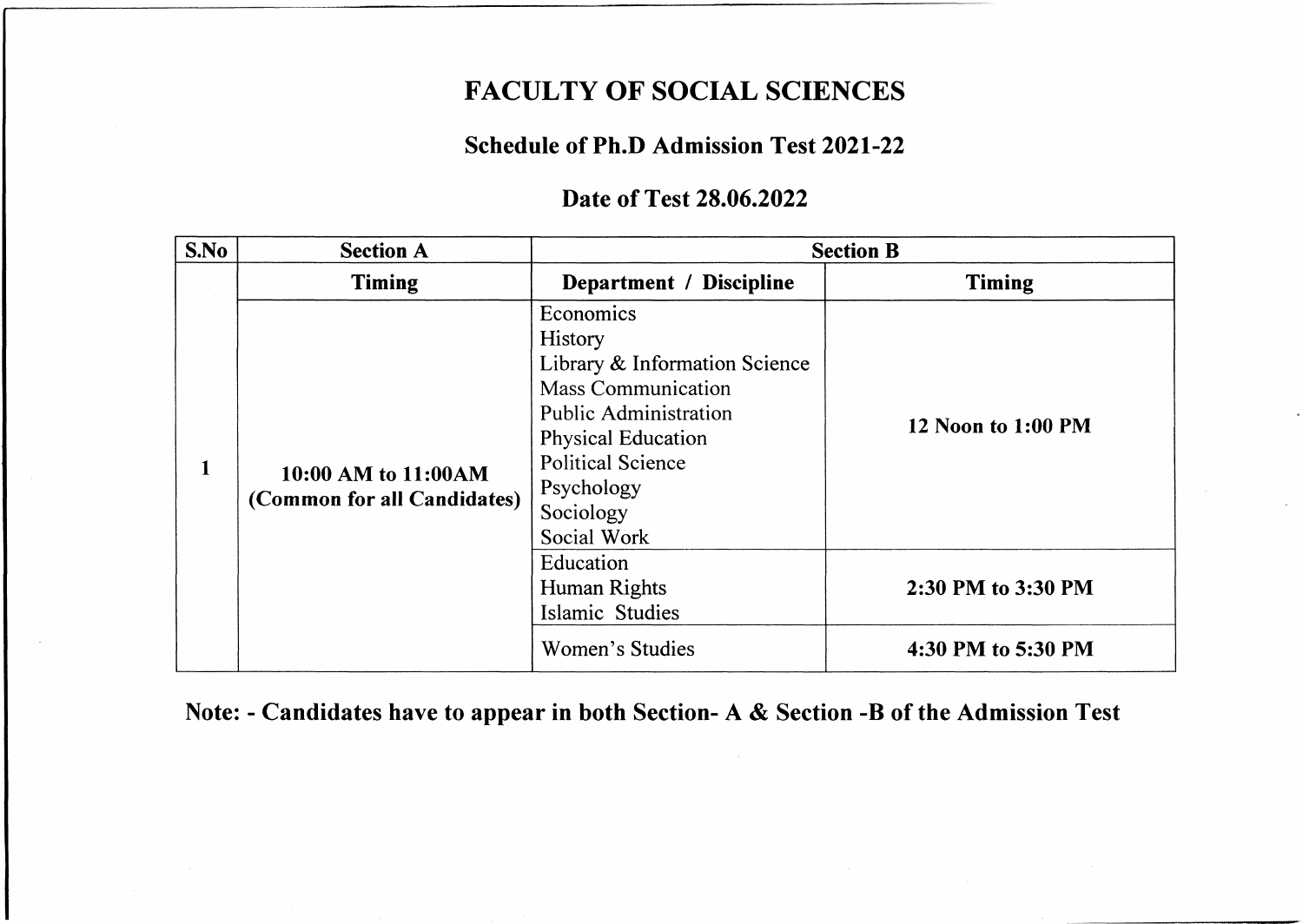## **FACULTY OF LIFE SCIENCES**

### **Schedule of Ph.D Admission Test 2021-22**

### **Date of Test 29.06.2022**

| S.No | <b>Section A</b>                                   | <b>Section B</b>                                |                    |
|------|----------------------------------------------------|-------------------------------------------------|--------------------|
|      | <b>Timing</b>                                      | Department / Discipline                         | <b>Timing</b>      |
|      | 10:00 AM to 11:00AM<br>(Common for all Candidates) | Biochemistry<br>Museology<br>Wild Life Sciences | 12 Noon to 1:00 PM |
|      |                                                    | <b>Botany</b><br>Zoology                        | 2:30 PM to 3:30 PM |
|      |                                                    | Biotechnology                                   | 4:30 PM to 5:30 PM |